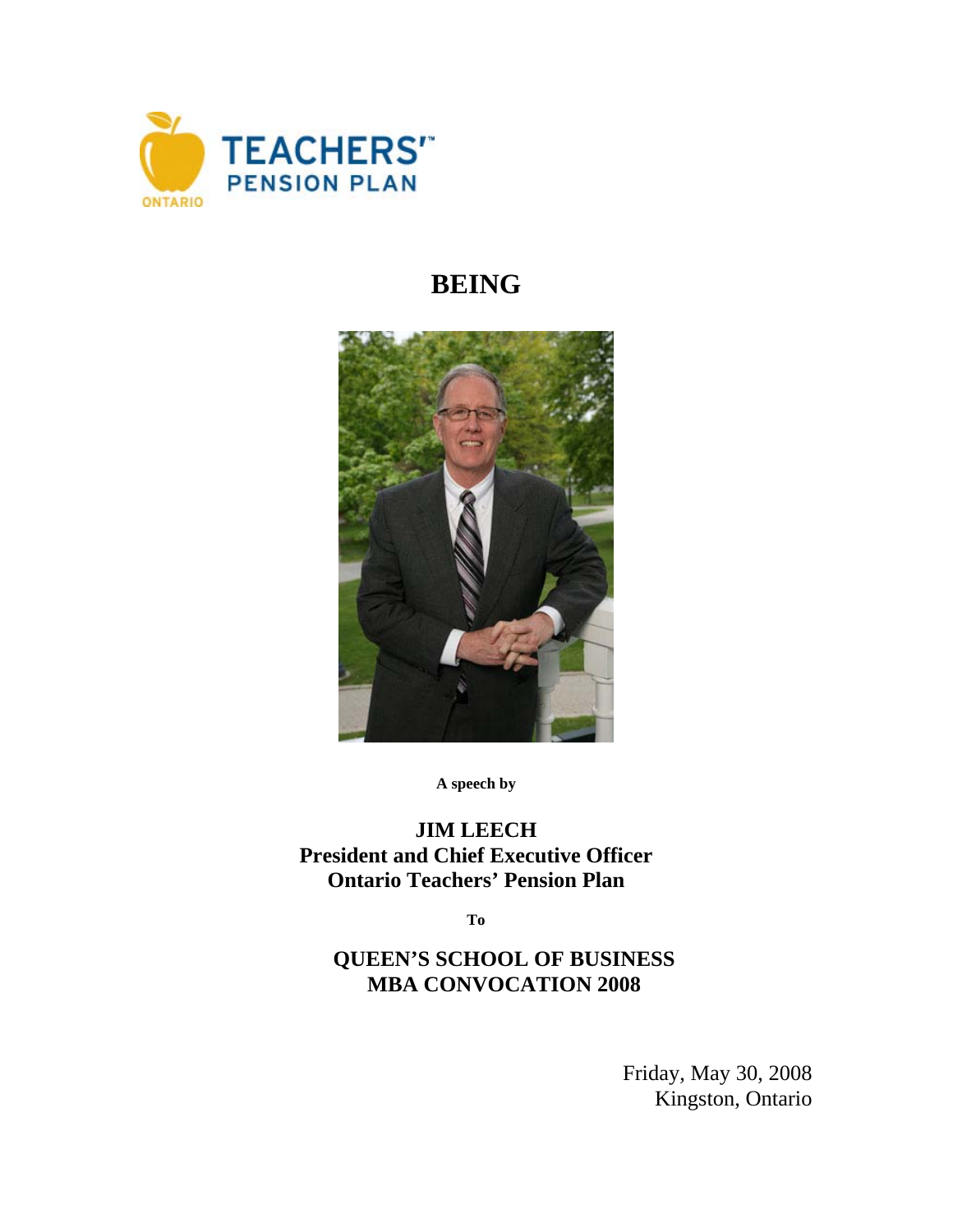Thank you, Mr Chancellor and good afternoon graduates, faculty, family and friends.

When I accepted the invitation to return to Queen's to address this year's graduating class, my immediate recollection was the time and effort involved in achieving a Masters degree. So my first instinct is to congratulate you on your successful completion of this endurance test. Your accomplishment goes far beyond endurance, of course, and I congratulate each and every one of you on the great sense of satisfaction you, and your families, must – and should - feel. Having earned your Masters, you truly understand the combined value of gaining knowledge and earning success. Believe me, this is a combination that will serve you well for the rest of your working and personal lives.

Dean Sanders invited me to speak to you today because I am a Queen's MBA grad, a CEO and most importantly, the son of a former Registrar. He thought I would have some insight to share and advice to offer. Well, the first piece of advice I have for you is that timing is everything. I took over the CEO reins from Claude Lamoureux at Teachers' late last year:

- The subprime crisis was just starting to wreak havoc, drying up credit markets, and soon spread like a virus to become the first major international financial crisis of the  $21<sup>st</sup>$  century.
- Interest rates were diving, driving our pension liabilities up by billions.
- The loonie's flight to unexpected heights was tanking foreign investment values.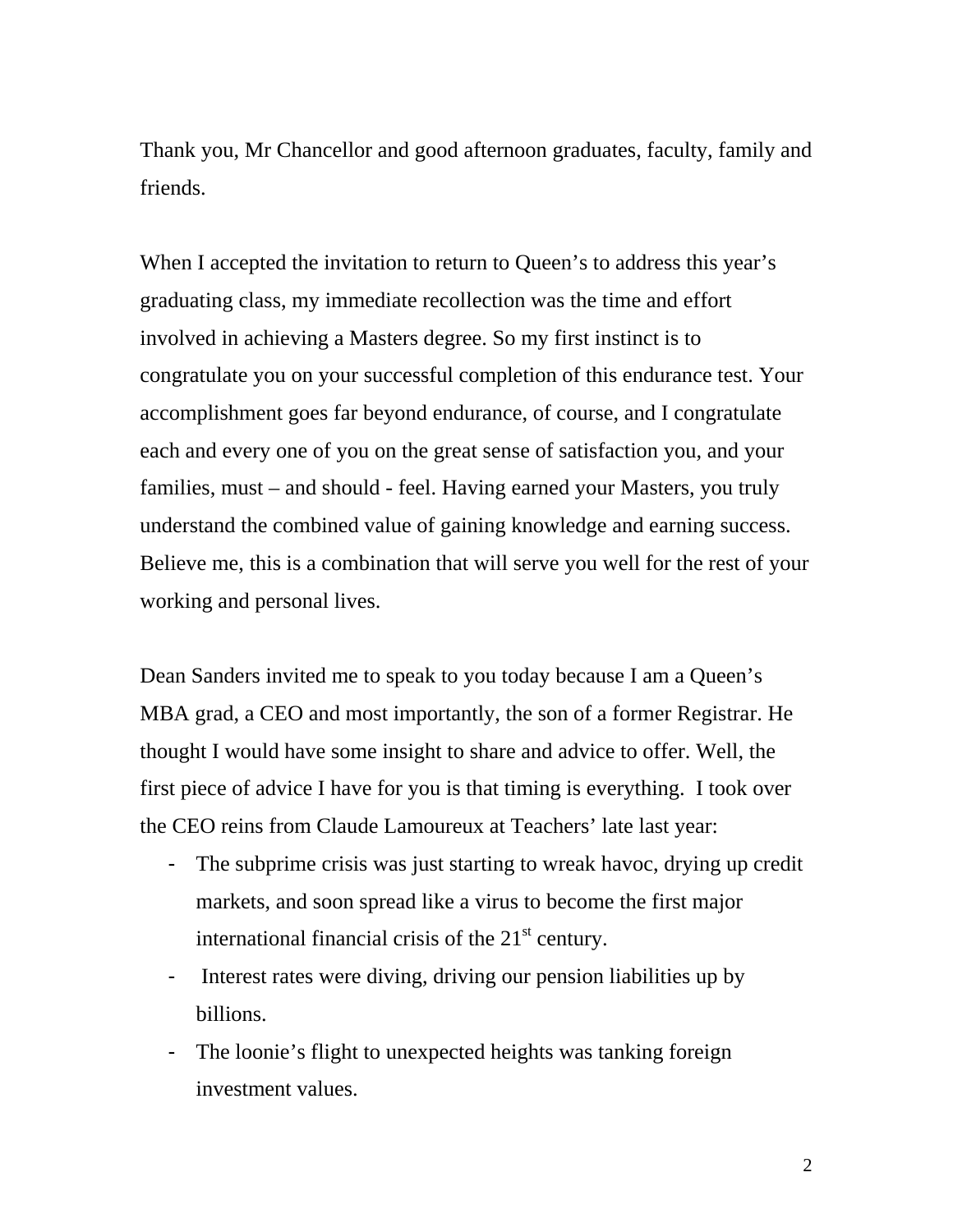- We got the results of a major mortality study, which confirmed that our retired teachers are living longer and longer.
- And all this resulted in the fund registering a \$12.7 billion shortfall

Do you think he knew something??!

Call it an opportunity, or call it a challenge, the reality is I cannot imagine a more invigorating time to be tackling my job. I hope the same will hold true for you.

My intention is to give you my perspective on the environment you will face, the challenges out there in the context of Teachers' and then end with some sage advice – after all, it is a Convocation address!!

In a recent media interview, the reporter asked about my background and career path. I told him I had graduated from Royal Military College in 1968, and had gone into the military, or what I refer to as the "family business," having grown up as an army brat on bases across Canada and Germany.

He asked me about my job as a communications officer in the signal corps. I explained that I facilitated communications between the senior command and the troops in the field – to ensure that no matter what the message or the location, that the radios were situated in such a way as to ensure the parties could maintain constant contact with each other.

I was reflecting on the interview later, and it struck me that that first job was not so entirely different from every position I have held since. In my current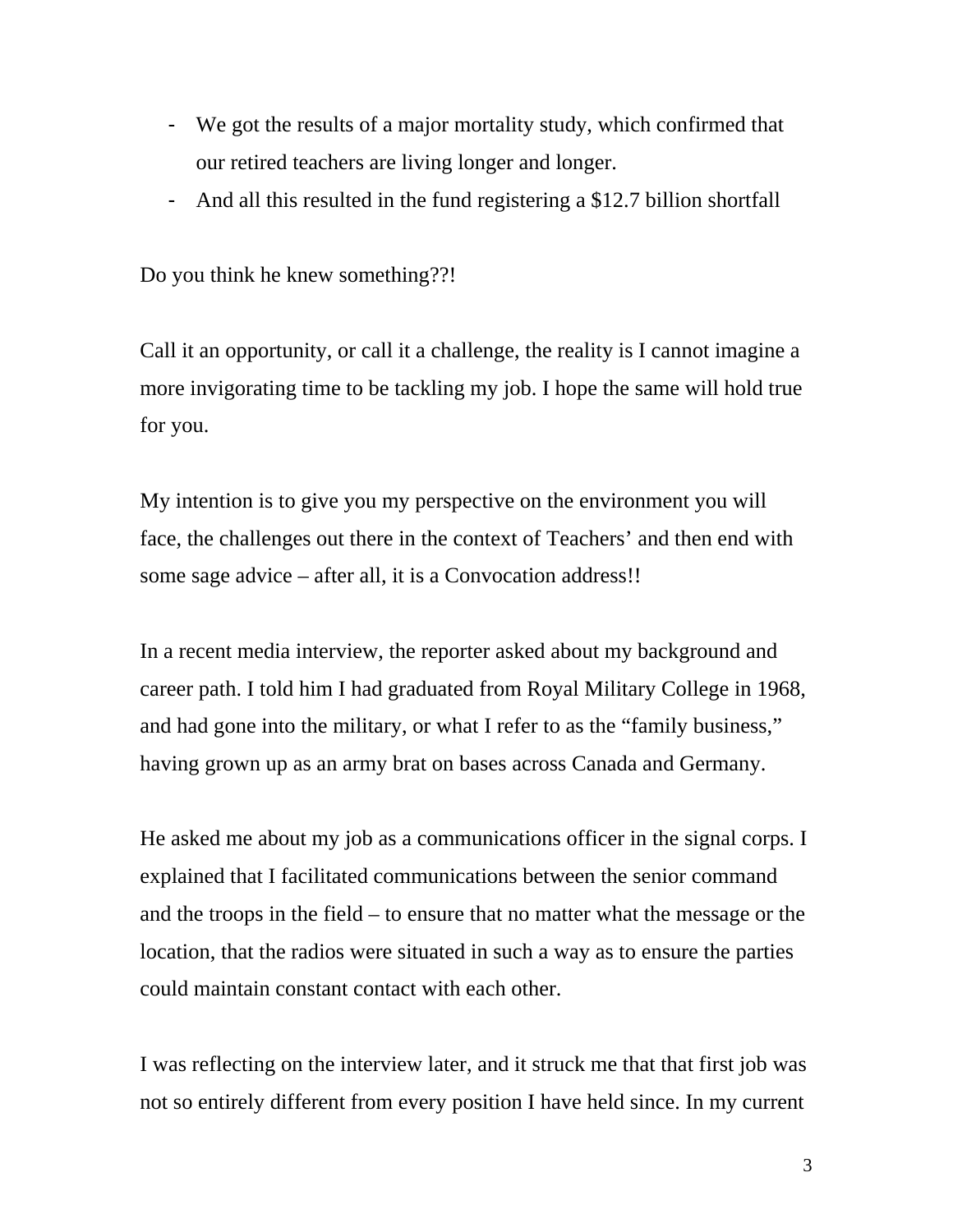job, we have four parties – our employees, our pension plan members, the Ontario Teachers' Federation and the government. It's our job at the pension plan, to ensure that all of the parties understand the current state of the pension fund, and the implications for the present and future. And it's my job, as CEO, to ensure those communication lines are open at all times, whether it's about our investment program, demographic pressures, contribution rate and benefits demands or our strategic plans for the year.

And there is lots of information in those communication lines these days, as you can imagine. Especially where the market is concerned.

In the 91 years since the Ontario government established a pension plan for the province's teachers, the market has seen – and done – it all.

For example, when I graduated with my MBA in 1973, the Canadian economy was in recession. Watergate investigations were underway, the permanent Vietnam cease fire had been negotiated in Paris, and the OPEC oil crisis was in full swing, with oil reaching the lofty price of \$4.15 per barrel which translated into 39 cents per gallon at the pump – yes we had gallons back then, litres had not been invented yet, but if they had that would have meant 9 cents per litre!!!!. The Dow Jones had just started flirting with breaking the 1000 mark, but quickly retreated to the mid-700s. Canada's first-ever peace time wage and price controls were about to be imposed because inflation would soon top 10 %.

How times have changed! And they will change just as dramatically – or more – over your career.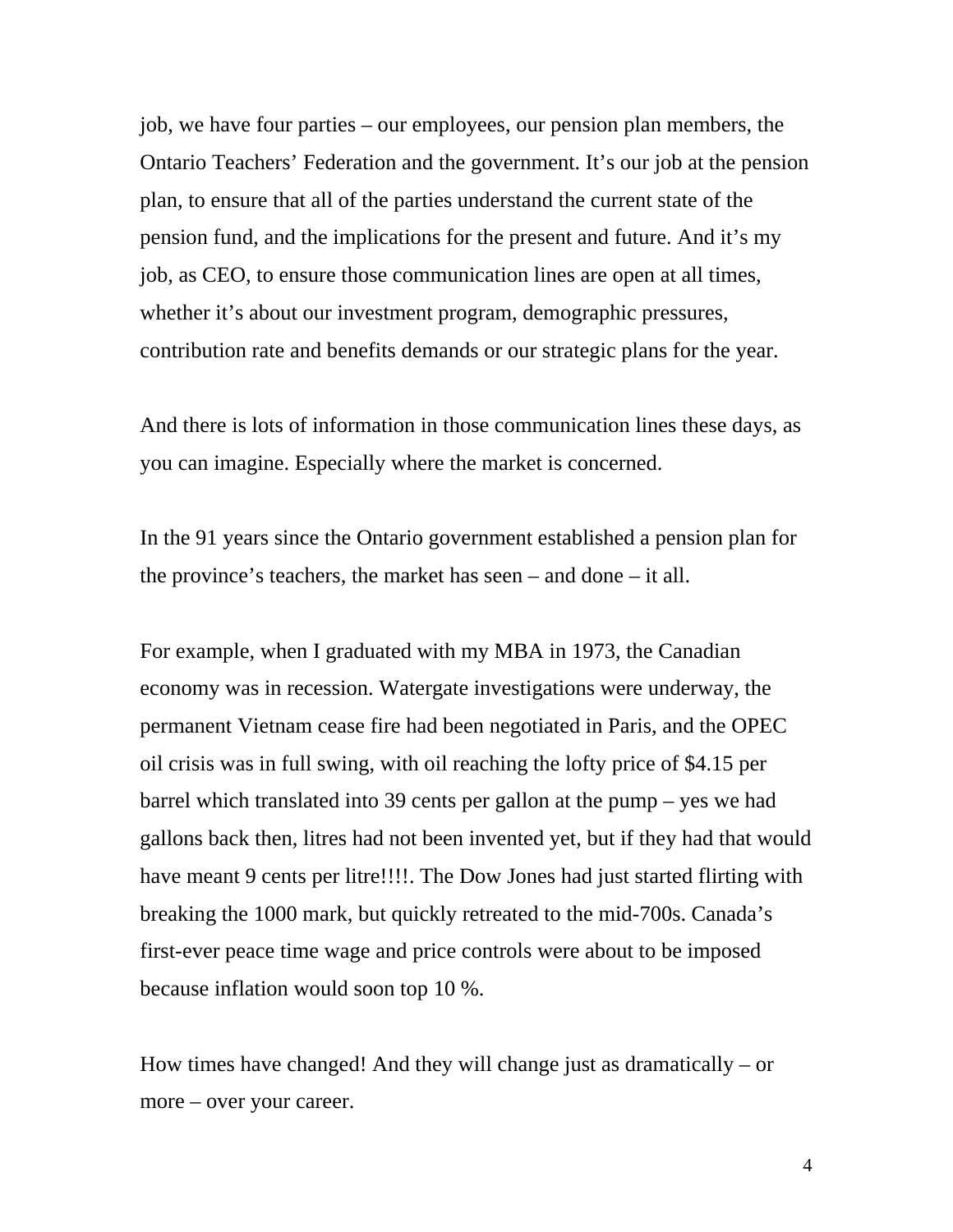With that backdrop, let me say that, for anyone who has never experienced a downturn like the one caused by subprime and asset backed commercial paper, the sky may seem to be lower than it was last year at this time. Those of us who are veterans know that the end is not nigh, however.

Let me talk about that for a moment.

Every major financial crisis has followed the same pattern. Just look at them: Depression. Recession. Inflation. Stagflation. Tech boom. Tech bust. Bull market. Bear market. REITS. Savings and Loans. Asian crises. Long Term Capital. October '87: First the markets were good. Then the markets were bad. Then the markets were good again.

The same indicators warned us of every looming crisis. And the same refrain was heard every time: "This time it's different."

Harvard's Kenneth Rogoff and the University of Maryland's Carmen Reinhart say the main indicators in large financial crises are the run-up of four key elements: asset prices, debt accumulation, growth patterns and current account deficits.

At Davos this year, the head of the European Central Bank reminded everyone he had said last year that risk was under-priced, and had cautioned of the US housing market bubble and the worrying proliferation of complex credit derivatives. I'm sure others said the same thing, but as we all know now, the louder claims were that "this time it's different."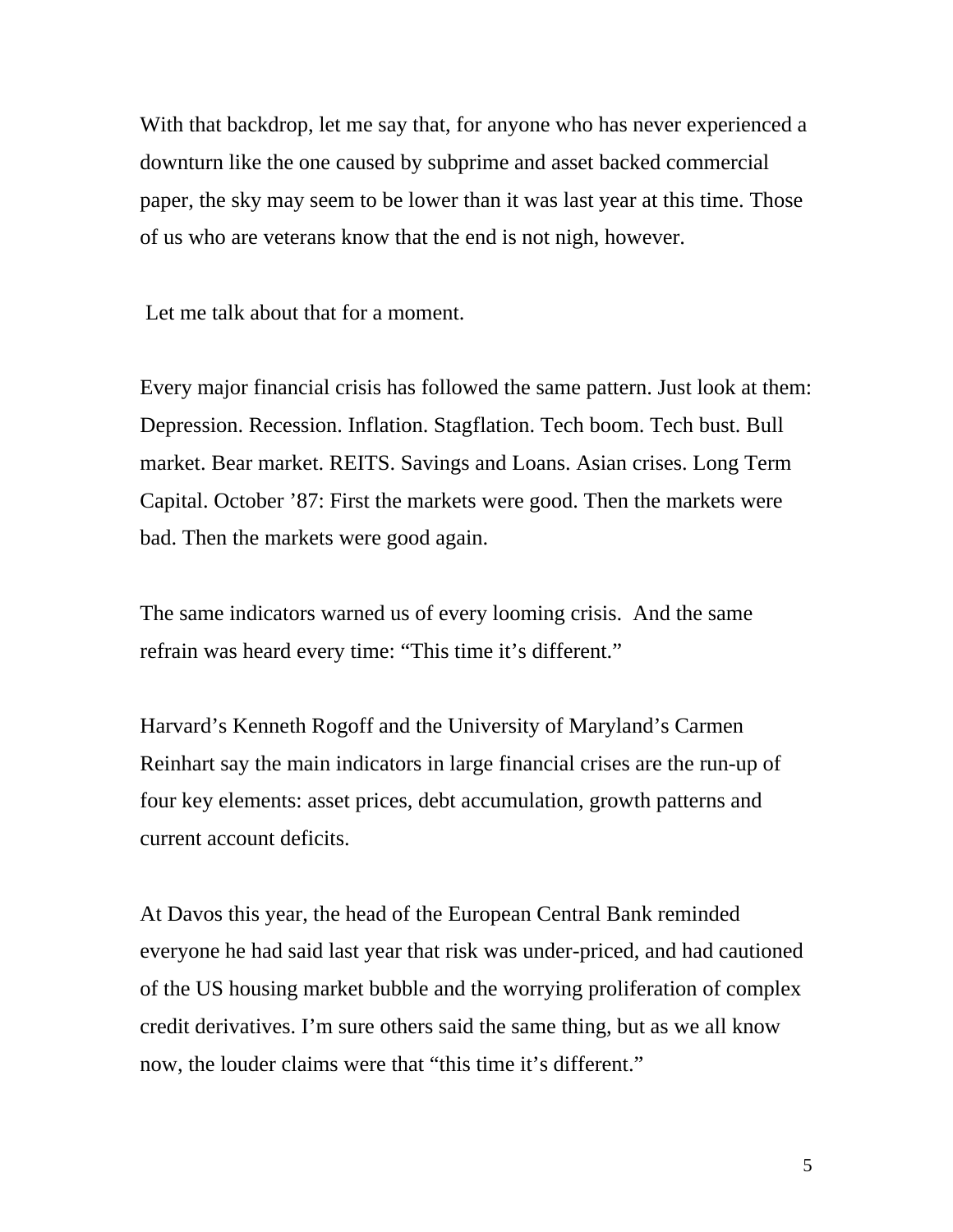Of course we all know it wasn't. Every financial market crisis we've endured since the 1929 crash started the same way: with over-exuberance. First – some supposedly smart whiz kids, many of them likely MBAs, decide to expose themselves by borrowing short and lending long. And second – over leverage, with a cavalier lack of concern about when the money-fairy would stop making deliveries.

All this to say that we can expect that the subprime crisis and its aftershocks will see history repeat itself yet again: There will be losses, there will be opportunities created, which will lead to a recovery, and there will once again be gains. The phase we're in right now is what I would characterize as a crisis of confidence. Our Chief Investment Officer Bob Bertram likens it to a massive margin call - a tsunami wave surging through the markets. Damage in low lying areas has been extensive.

In Canada, this "margin call" in turn caused the ABCP crisis. Its economic fallout was further compounded by its stunning collision with the soaring Canadian dollar and its subsequent impact on the value of foreign investments. What a year. No matter how clever or prepared our investment professionals might be, we can never know all of the surprises the market might have in store. Wells Fargo CEO John Stumpf put it well when he said: "It is interesting that the industry has invented new ways to lose money, when the old ways seemed to work just fine."

In times of market turmoil, especially, there are few better responses than to focus on the basics, and to concentrate on doing what one does well. At Teachers' we have been able to take advantage of opportunities already. For

6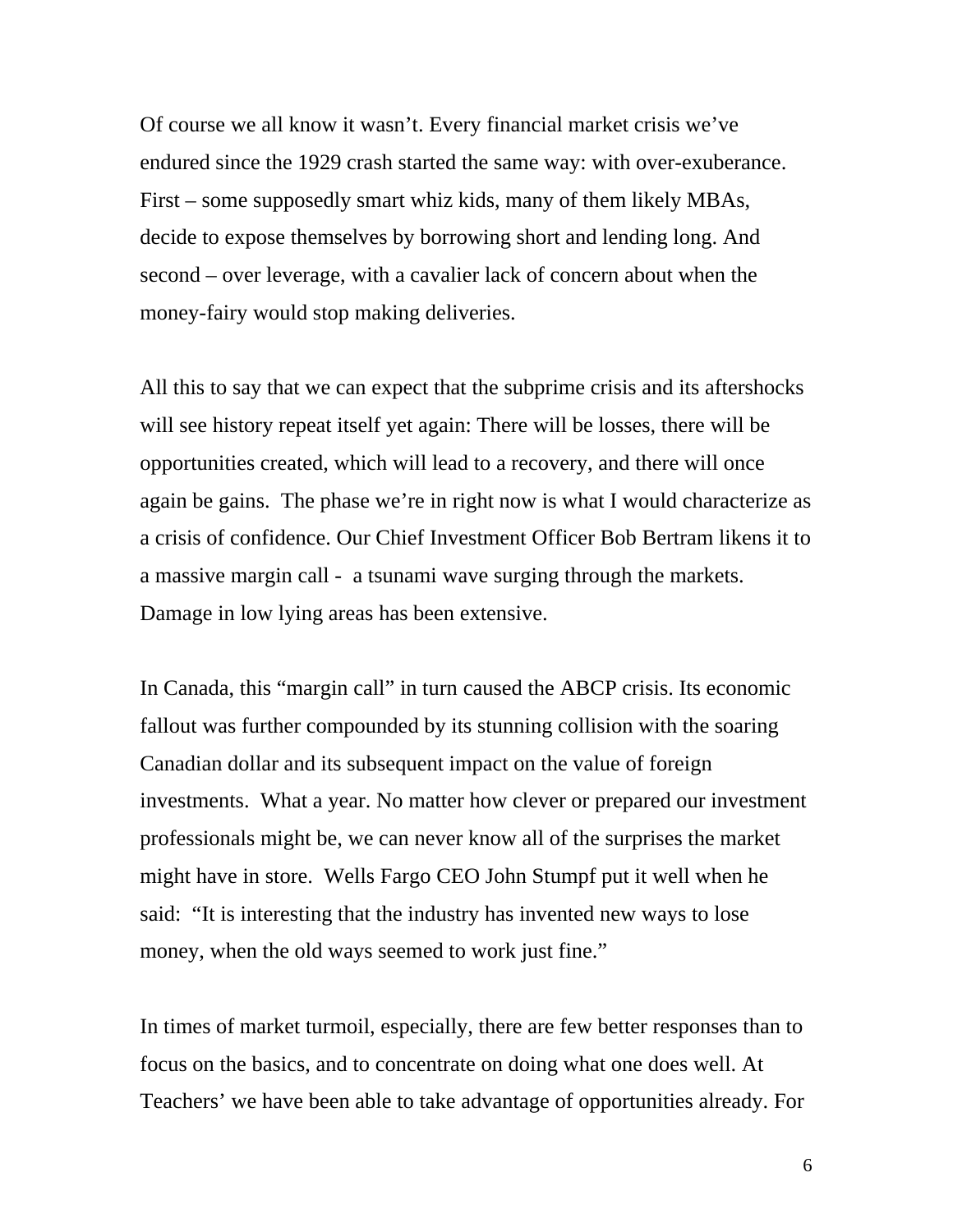example, we were part of the consortium that recently recapitalized National City Bank in the US.

Now let me put this into the perspective of a long term investor  $-\text{our}$ pension plan fund. It is an example of Canadian leadership and how applying focused innovation to long term issues can really pay off.

Teachers' is the largest single-profession pension in Canada. We are an independent organization. In addition to investing the fund's assets, we administer the pensions of 278,000 active and retired teachers in Ontario. We have 700 employees.

And now a little history.

Pension funds have been well recognized institutional investors for many years, but for the most part, they have given their money to third parties to manage. It was the vision of Claude Lamoureux and Bob Bertram that the investment function could be managed as well, or better, in-house. It was a vision that changed the way pension plans the world over now invest their funds.

Go back to 1991, when Claude and Bob inherited the newly minted Ontario Teachers' Pension Plan. At that time, its \$19 billion portfolio was 100% Ontario bonds.. I think everyone here realizes that one big stack of vanilla, one issuer, below market rate, non-marketable, bonds could not earn the returns necessary to support the inflation-indexed, defined benefit pensions of a growing number of pensioners.

7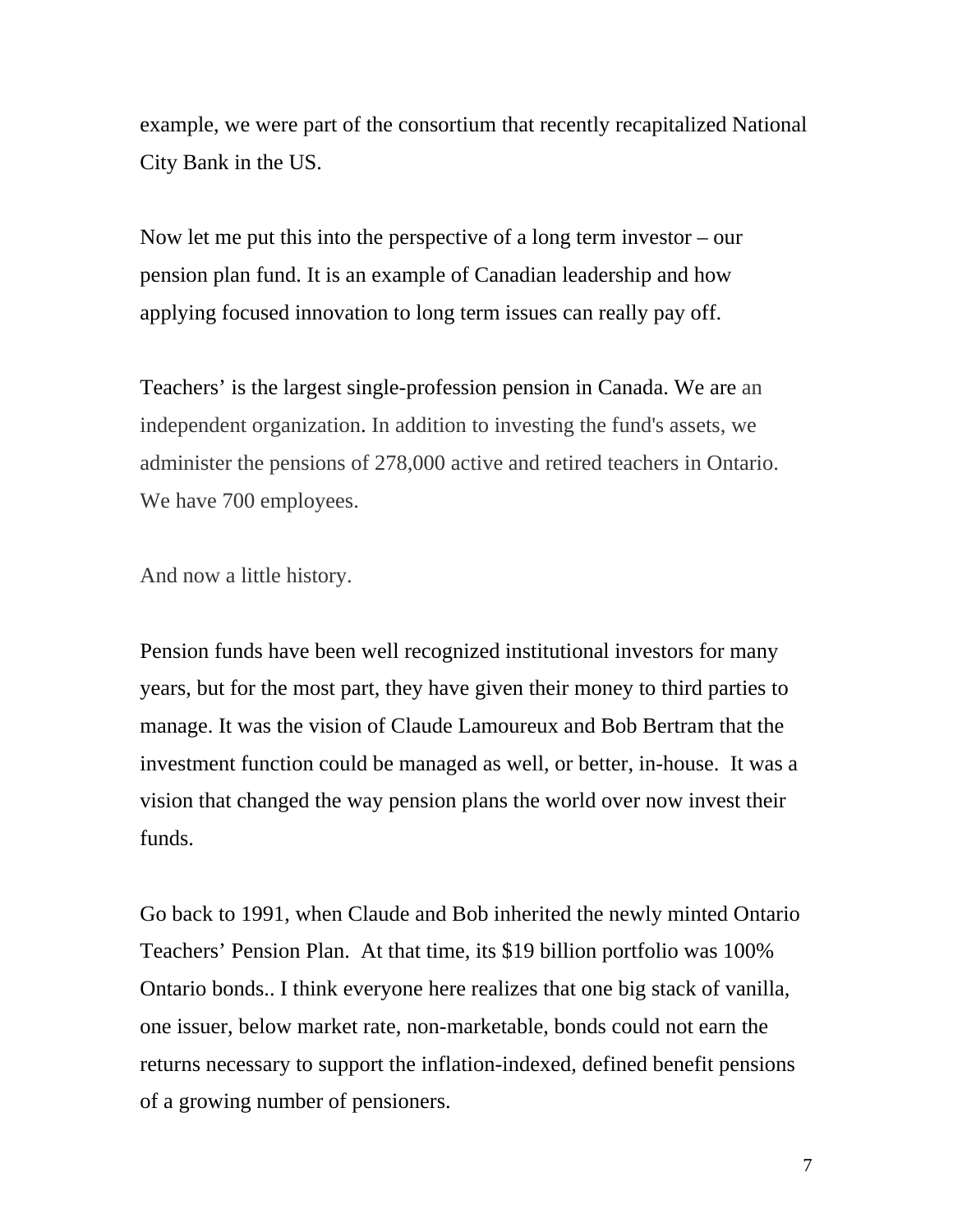So Bob and his team had to devise new investment plans and techniques – none of which had been undertaken by pension funds before – to put some diversity and its resulting heft into the fund.

As a result, Teachers' achieved many firsts. It was the first pension plan to use derivatives – in fact, Bob's investment shop sought and won the federal rulings that gave us all the right to use them. They introduced the swap market to Canada. They were the first to bring managed index funds inhouse and to use hedge funds. They also were the first pension plan to buy a major operating real estate company … and were early to invest in commodities, infrastructure and timber … and to build their own private capital team.

This innovative thinking has put teachers' and Canada at the forefront of pension management worldwide. Most Canadians have no idea that the rest of the world views Canada as the Centre of Excellence for pension funds.

But it is not all free sailing from here .Let me tell you a bit about the challenges I am now wrestling with.

Teachers live a long time. In fact in my office they are referred to as "The Immortals." Our new mortality tables tell us that teachers today work - and contribute a percentage of their salary (soon to be 12%) - for 26 years. Those who retire today are, on average, 57 years of age. They are expected to collect a pension worth about 60% of their income at retirement for 31 years, and a survivor will collect for an additional 5 years. Half of the teachers who retire this year will live at least into their 80s. Our oldest member is 106.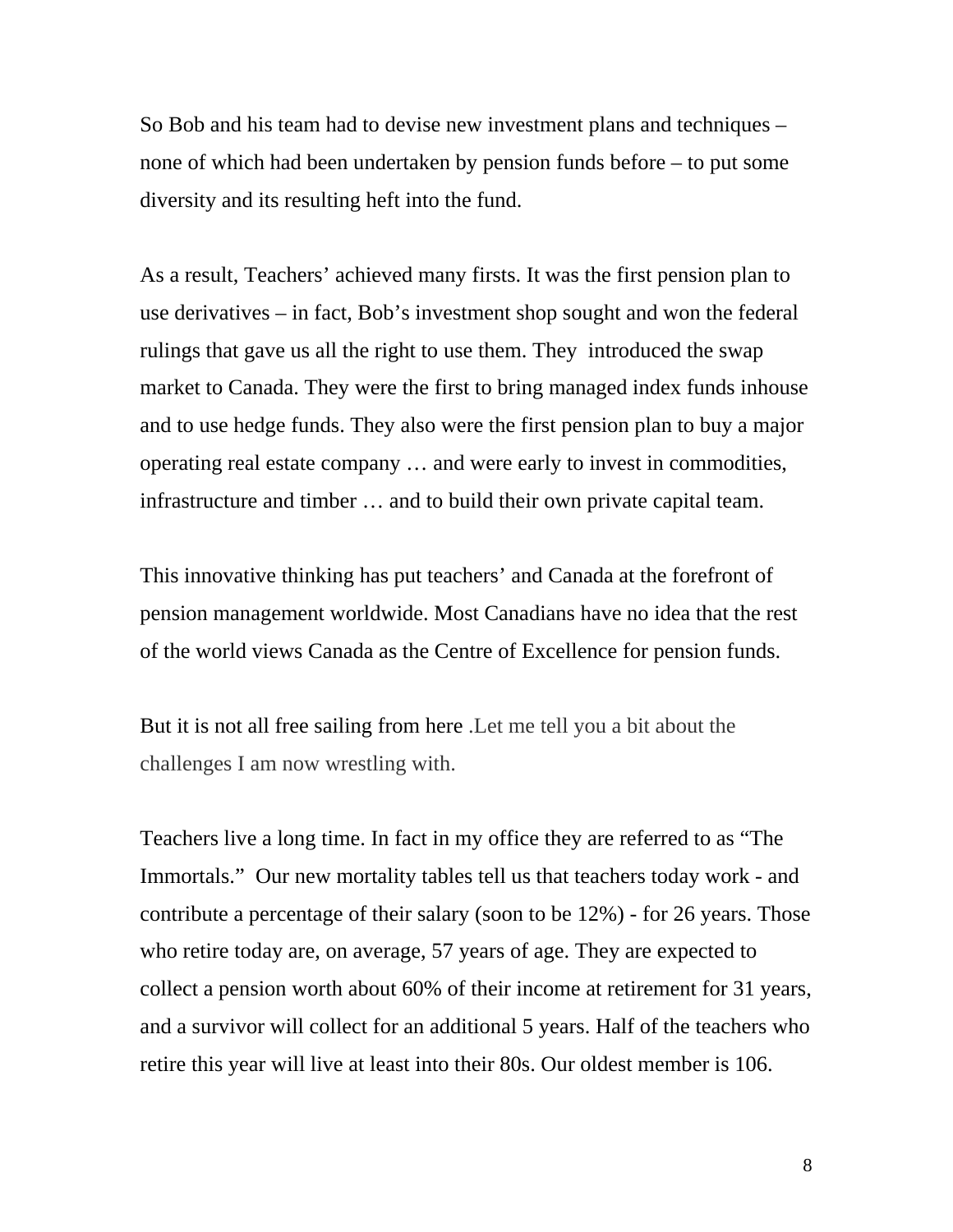At Teachers' we're working within a new dynamic: the mature pension plan. This means we have a declining ratio of pension plan members who are contributing to the plan, to members who are collecting pensions. In our case the ratio is 1.6 working teachers for every retired teacher. In 1970 that ratio was 10 to 1.

With this shifting ratio of actives-to-retirees, contributions comprise a smaller percentage of the fund's value than ever before. In fact, we paid out more than twice as much in pensions as we collected in contributions last year. That's demographics.

So as you can see, we need to be creative about our investment programs. We've pioneered in the past and we'll continue to do so. And we'll do so within our long term parameters. We continue to comb the world for appropriate investments. The Canadian market is simply not big enough to satisfy our investment appetite.

If you look at our total equities portfolio – private and public – only onethird of our investments are in Canada. And our inflation sensitive assets can be found in Chile, Brazil, the UK, the US, and New Zealand, as well as other countries. And we co-invest with partners around the world – South Africa, Turkey, Hong Kong….I personally spent the early part of this week helicoptering all over Chile visiting our water distribution facilities there.

A lot of people have asked me lately – reporters, mostly – if the glory days of private equity deals are over. The answer is No. They will be back – maybe not to the same degree, given the former amount of leverage and the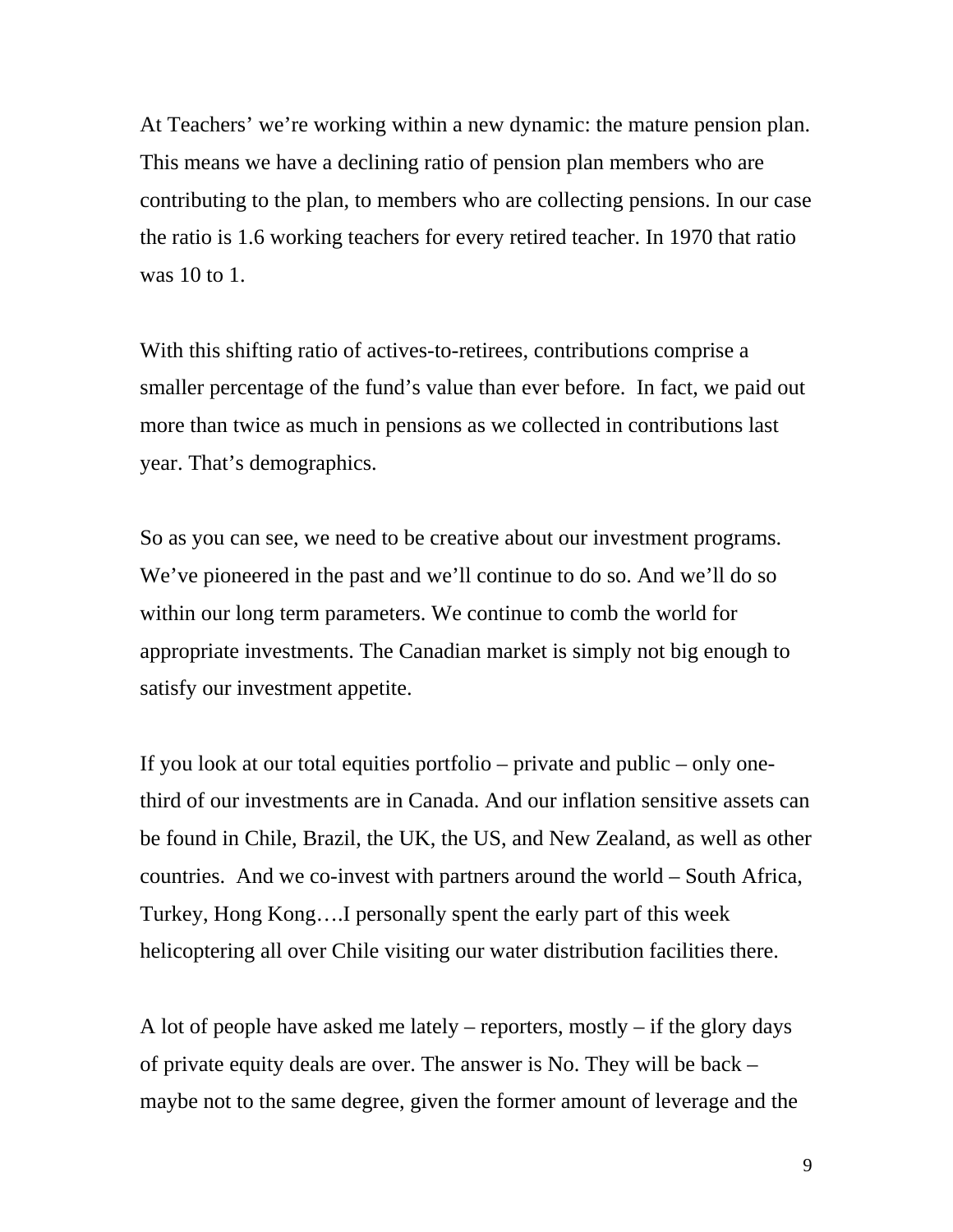current cost of capital, but there will be very large deals again. The National City Bank re-cap I referred to earlier was a \$7 billion deal led by a private equity fund. That's a start. More and larger deals will follow. One of the realities is that sluggish markets offer opportunities. And that, of course, spurs recoveries

I am not in any way trying to minimize the importance, the impact or the pain of the current credit crisis. What I am trying to do is to put it into historical perspective. Yes, it caused intense and widespread pain. But it has not brought the world to an end. Investors will regain their confidence and growth will return to slow economies.

Let's just hope that it does so with improved credit rating systems, more comprehensive due diligence and compensation packages that better mirror successes and failures.

As these examples illustrate, you are launching your post-MBA careers during an incredibly dynamic period. You're heading off in various directions to different industries and businesses, and with your own individual priorities.

In addition to the pension industry, I have worked in energy, real estate, merchant banking and hi-tech, in central and western Canada and for large and small operations, and I have seen a lot of the world. Every place I've worked, I've been fortunate to be able to build a team of strong individuals around me. And as I reflect on what we accomplished together and the lessons we taught each other, I realize that it always comes down to the same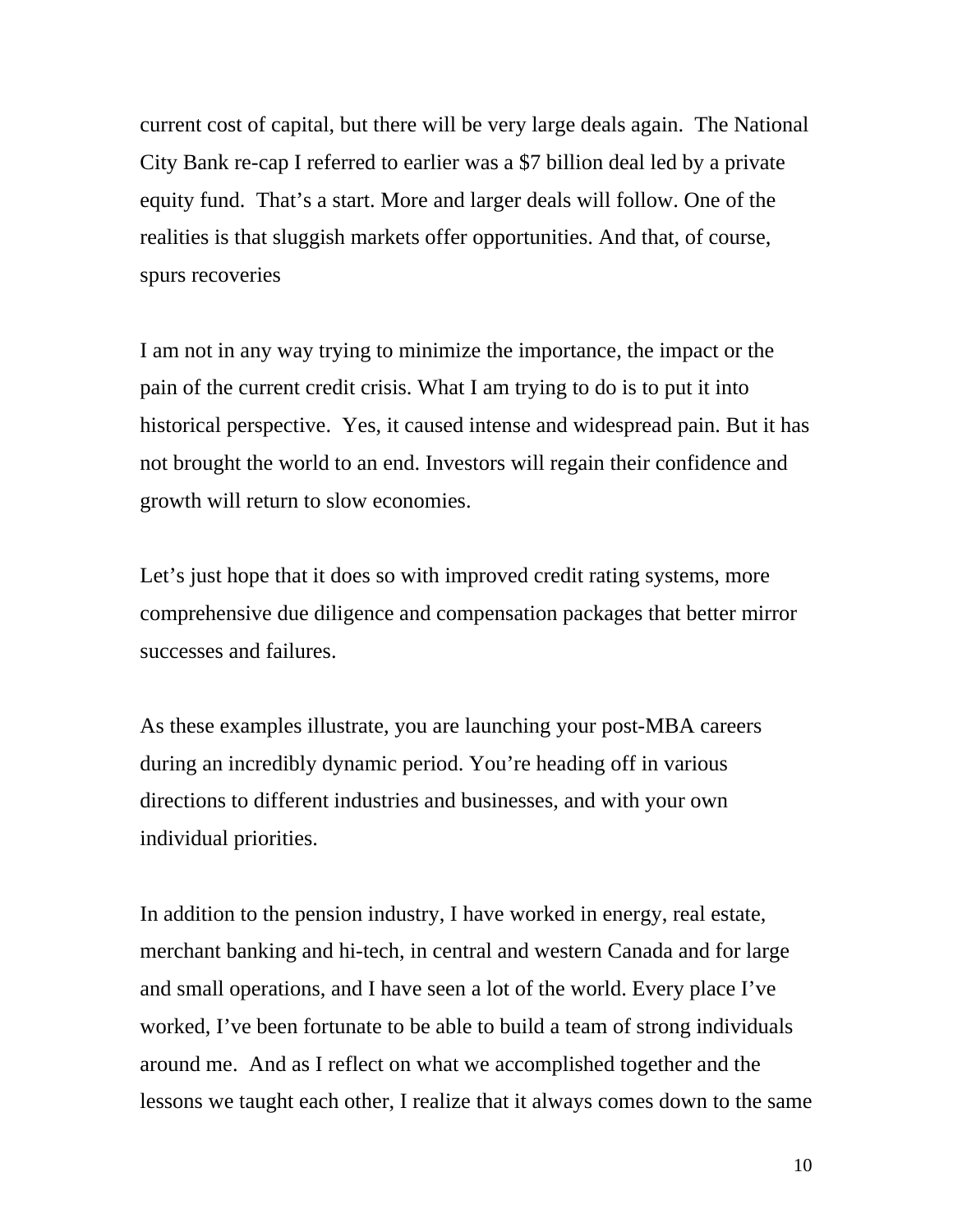list of nine key criteria. It's my list of Nine Things I Promised My Parents I'd Never Forget … Here it is:

Number One: Be honest. With others and with yourself. The truth is a lot easier to remember … and to rationalize. The answer that is in your heart as well as your head is much easier to pursue.

Number Two: Be brave. Don't take the easy way out. Take risks. If you believe in a decision, make it. Don't wait for someone else and risk seeing the opportunity lost. By the same token, if you don't believe in something, be brave enough to say "no." You'll build your self-confidence, plus you'll never have to wonder 'what if I'd only had the courage to …" …

Number Three. Be grateful. There are very few things you will achieve without others' help. Let them know you appreciate it. If you do, chances are they'll be there for you the next time, too … but if you don't, you can bet they won't be …

Number Four: Be humble. Check your ego at the door and know that the team needs all of its members to roll up their sleeves and pull their weight. Only when you share the work, can you truly share the glory.

Number Five: Be ready. Get as close to the decision-making process as you can. See and understand what choices are available, how decisions get made, what factors really matter … and how it all gets weighed …and come prepared to play your "A" game at all times.